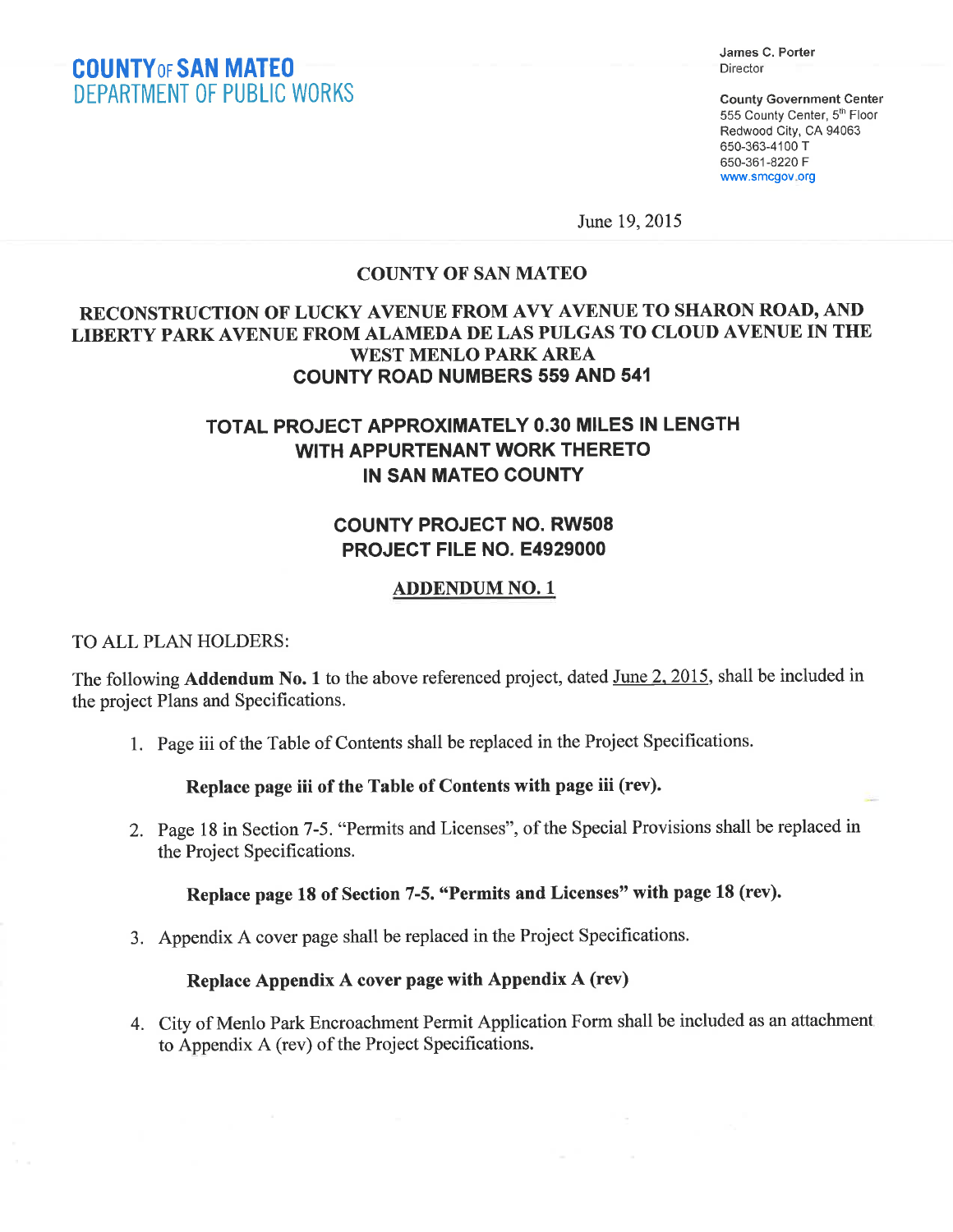## To All Plan Holders RECONSTRUCTION OF LUCKY AVENUE AND LIBERTY PARK AVENUE, WEST MENLO PARK AREA

Addendum No. <sup>1</sup>

June 19,2015

Page 2

## Insert Cify of Menlo Park Encroachment Permit Application Form after Waste Management Daily Transport Report.

Please sign and return the attached "Receipt of Addendum No. 1" form. The "Receipt of Addendum No. 1" form MUST be received in this office no later than 5:00 P.M., Wednesday, June 24, 2015 or your bid for this Project will NOT be considered. The Receipt of Addendum can be faxed to Robert Enriquez's uttentìon at (650) 361-8220 or emaíled øt renriquez@Smcgov.org.

If you have any questions or require additional information, please contact Robert Enriquez or Wency Ng, of my staff at (650) 363-4100. They can also be reached by e-mail at:

> $renriquez@smegov.org$ wng@smcgov.org

> > Very truly yours,

James C. Porter Director of Public Works

JCP:AMS:GT:WN:RE: F:\Users\design\C3D\E4929000\Docs\Addendum\Addendum 1\E4929 Addenda#1 Letter.docx

- Enclosures: "Receipt of Addendum No. 1" Form Page iii (rev) of the Table of Contents Page 18 (rev) of Section 7-5. "Permits and Licenses" of the Special Provisions Appendix A (rev) cover page City of Menlo Park Encroachment Permit Application Form
- cc: Gil Tourel, P.E., Principal Civil Engineer, Engineering and Construction Wency Ng, P.E., Senior Civil Engineer, Project Development and Design Robert Enriquez, P.E., Associate Civil Engineer, Project Development and Design

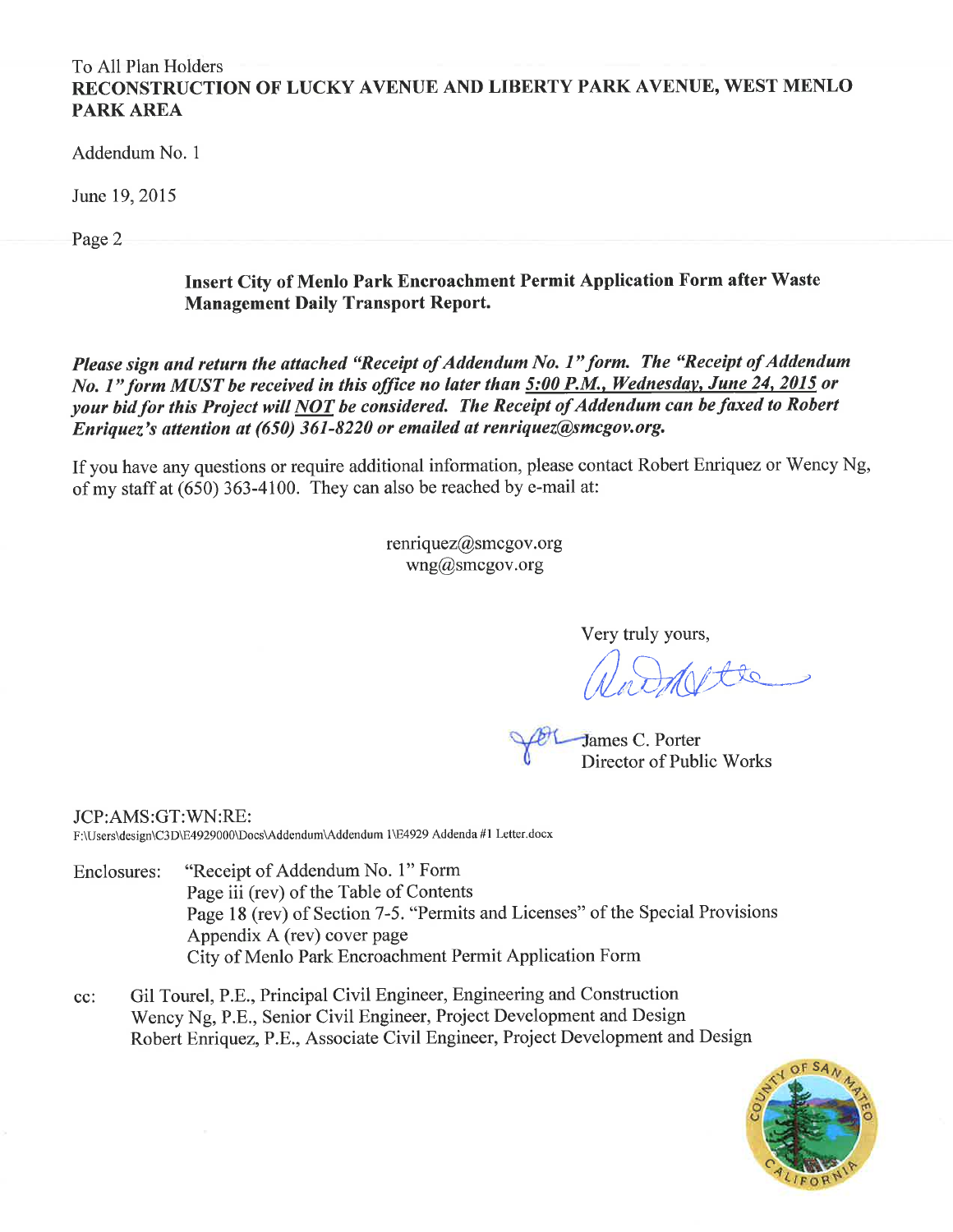James C. Porter Director

County Government Center 555 County Center, 5<sup>th</sup> Floor Redwood City, CA 94063 650-363-4100 T 650-361-8220 F www.smcgov.org

June 19,2015

## COUNTY OF SAN MATEO

### RECONSTRUCTION OF LUCKY AVENUE FROM AVY AVENUE TO SHARON ROAD, AND LIBERTY PARK AVENUE FROM ALAMEDA DE LAS PULGAS TO CLOUD AVENUE IN THE WEST MENLO PARK AREA COUNTY ROAD NUMBERS 559 AND 541

## TOTAL PROJECT APPROXIMATELY O.3O MILES IN LENGTH WITH APPURTENANT WORK THERETO IN SAN MATEO COUNTY

## COUNTY PROJECT NO. RW5O8 PROJECT FILE NO. E4929OOO

### RECEIPT OF ADDENDUM NO. 1

\ an authorized representative for

, have received

Addendum No. 1 for the Reconstruction of Lucky Avenue and Liberty Park Avenue Improvements Project from an authorized representative of the County of San Mateo, to be included in the Specifications for the above referenced project.

This form must be signed and received in the offices of the County of San Mateo, Department of Public Works no later than 5:00 P.M., Wednesday, June 24, 2015.

"Contractor"

(Print)

(Signature)



(Date)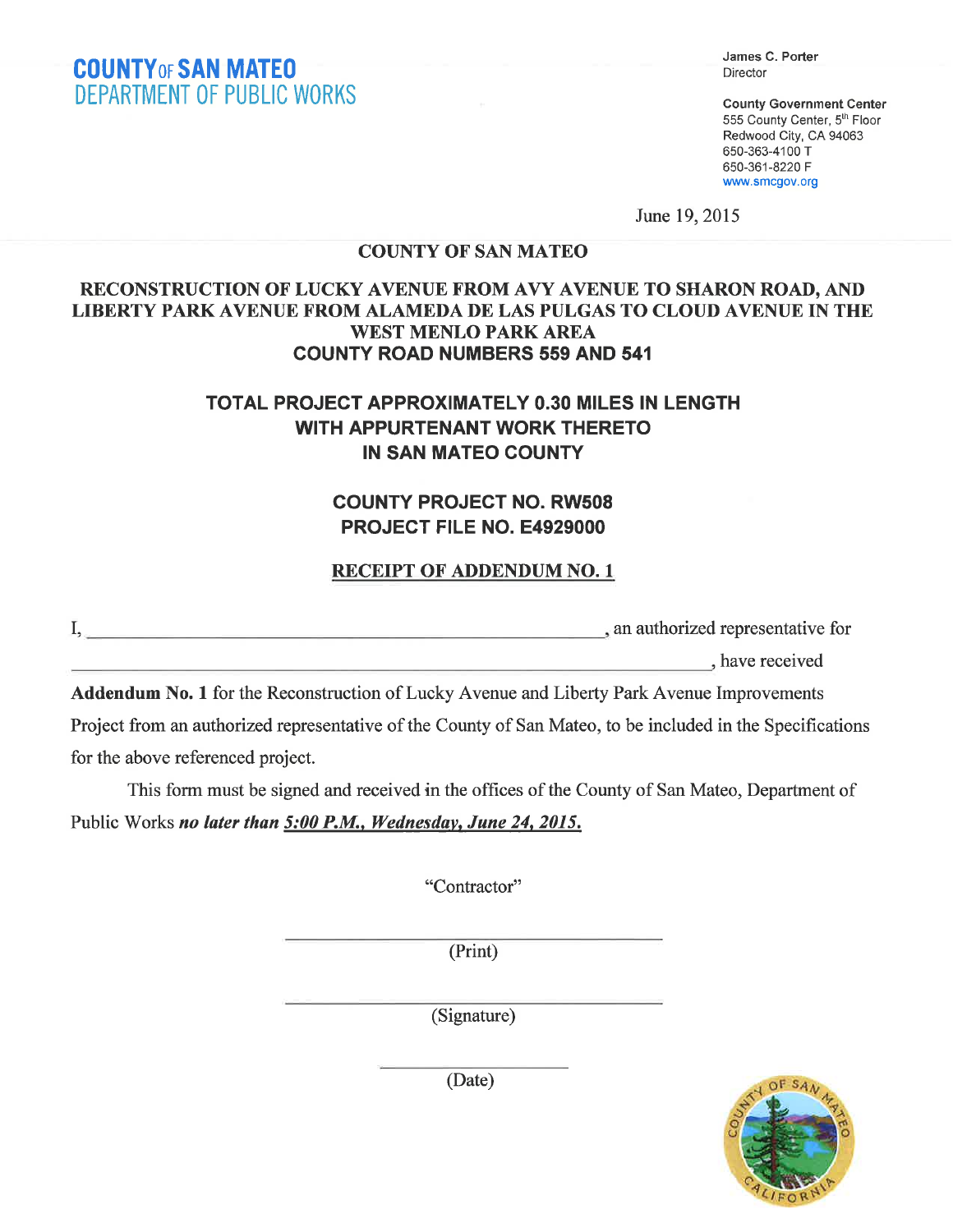| 90.<br>94. | <b>Portland Cement</b><br><b>Asphaltic Emulsion</b>       |
|------------|-----------------------------------------------------------|
| $94-1.$    | Asphaltic Emulsion (Prime Coat, Curing Seal or Tack Coat) |
| 101.       | <b>Construction Staking and Layout</b>                    |
| 102.       | Root Control                                              |
| 103.       | City of Menlo Park Storm Drain Structures                 |
| 104.       | Impermeable Liner                                         |
| 111        | Utility Line Crossing                                     |

Note: Gaps in Section numbering, above, indicate that the Section is either blank or does not apply.

#### APPENDIX A

County of San Mateo Waste Management Plan Form Waste Management Daily Transport Report

City of Menlo Park Encroachment Permit Application Form

#### APPENDIX B

Sanitary Sewer Monitoring and Reporting Requirements: State Water Resources Control Board Order No. WQ 2013-0058-EXEC Monitoring and Reporting Program No. 2006-0003

#### APPENDIX C

Sample "Payment Bond" Form Sample "Performance Bond" Form

#### APPENDIX D

Daily Personnel and Equipment Log

#### PROPOSAL

Contractor's Check-Off List Name and Address of Bidder Contractor Declaration Statement Bid Schedules Bidder's Bond Signature of Bidder Subcontractors San Mateo County Equal Employment Opportunity Program Equal Benefits Compliance Ordinance No. 04026 (Title 2, Chapter 2.84, San Mateo County Ordinance Code) Equal Benefits Compliance Declaration Form Contractor Employee Jury Service Ordinance No. 04269 (Title 2, Chapter 2.85, San Mateo County Ordinance Code) Contractor Employee Jury Service Compliance Declaration Form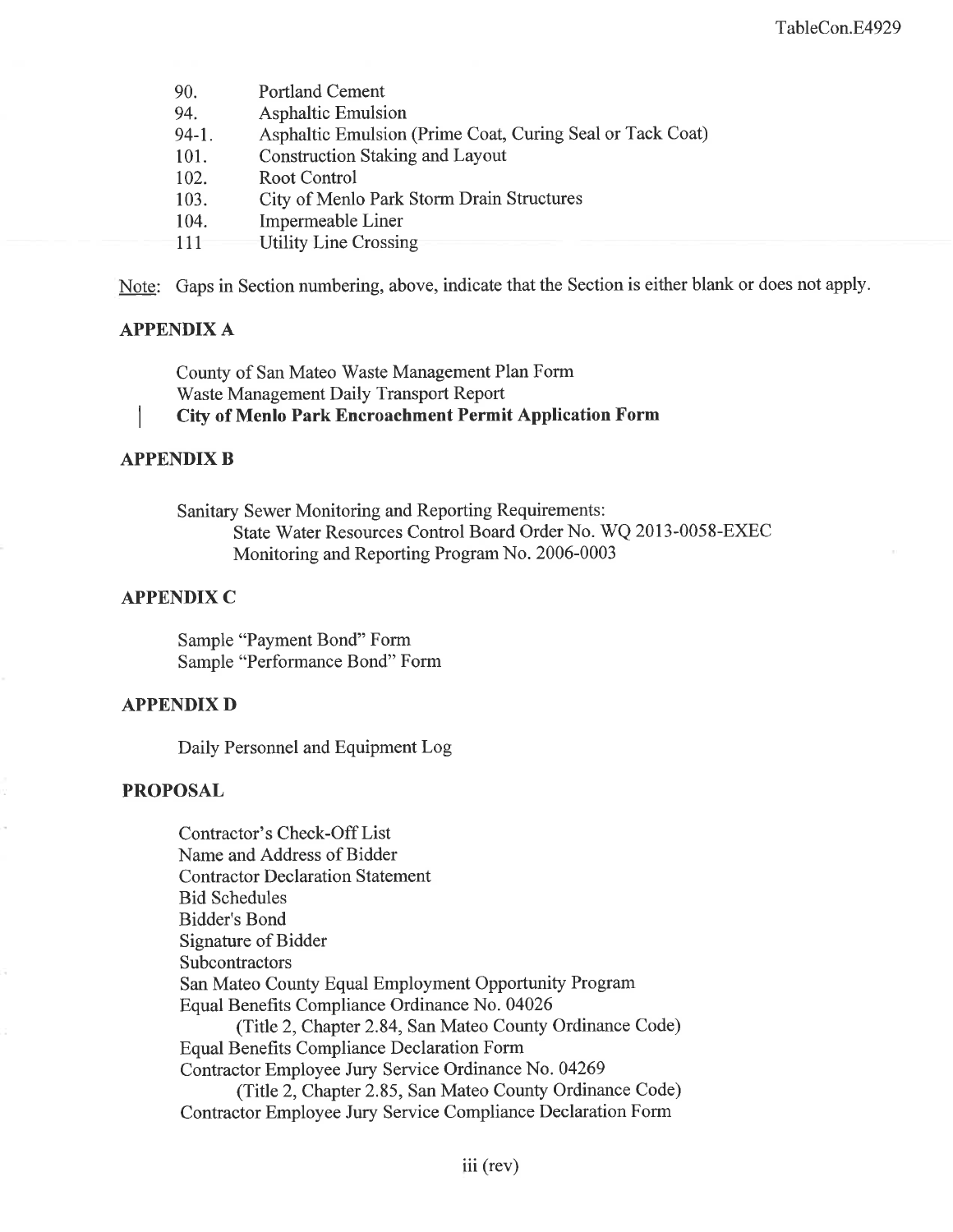understood that all fall protection, retrieval and atmospheric monitoring equipment shall be furnished and maintained by the Contractor at the Contractor's expense. This shall include but not be limited to cost associated with compliance with Confined Space Entry Regulations and shall be at the expense of the Contractor.

Attention is directed to Appendix A "City of Menlo Park Encroachment Permit Application Form" of these Special Provisions. The Contractor shall adhere to all the conditions and requirements stated in said Encroachment Permit Form.

7-6. Highway Construction Equipment

Attention is directed to Section 7-1.01D, "Vehicle Code," of the Standard Specifications and these Special Provisions.

Pursuant to the authority contained in Section 591 of the Vehicle Code, the County has determined that, within such areas as are within the limits of the project and are open to public traffic, the Contractor shall comply with all the requirements set forth in Divisions ll,12,13,14 and l5 of the Vehicle Code. Attention is directed to the statement in Section 591 that this section shall not relieve him or any person from the duty of exercising due care. The Contractor shall take all necessary precautions for safe operation of his equipment and the protection of the public from injury and damage from such equipment.

#### 7-7. Project Appearance

The Contractor shall maintain a neat appearance to the work. Full compensation for conforming to the provisions in this section, not otherwise provided for, shall be considered as included in the unit prices paid for the various Contract items of work involved, and no additional compensation will be allowed therefor.

#### 7-8. Preservation of Property

The Contractor's attention is directed to Section 7-1.11, "Preservation of Property," and Section 8-1.10, "Utility and Non-Highway Facilities," of the Standard Specifications.

#### 7-9. Air Pollution Control

Air pollution control shall conform to the provisions of Section 7-1.01F, "Air Pollution Control," of the Standard Specifications.

#### 7-10. Obstructions

Attention is directed to the provisions in Sections 8-1.10, "Utility and Non-Highway Facilities," 15, "Existing Highway Facilities," and 51-1.19, "Utility Facilities,"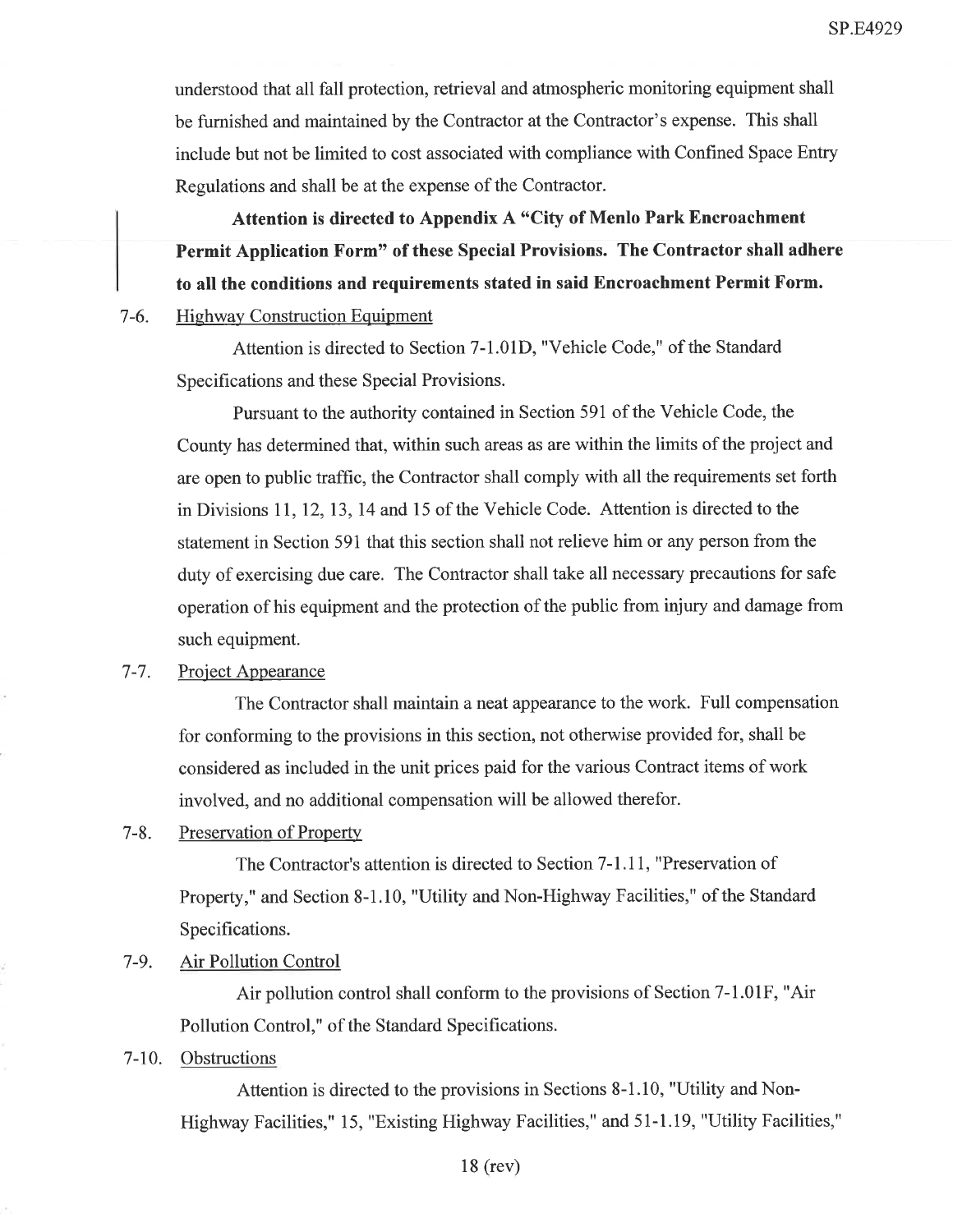Appendix A.E4929

## Appendix A (rev)

# County of San Mateo Waste Management Plan Form

## 'Waste Management Daily Transport Report

City of Menlo Park Encroachment Permit Application Form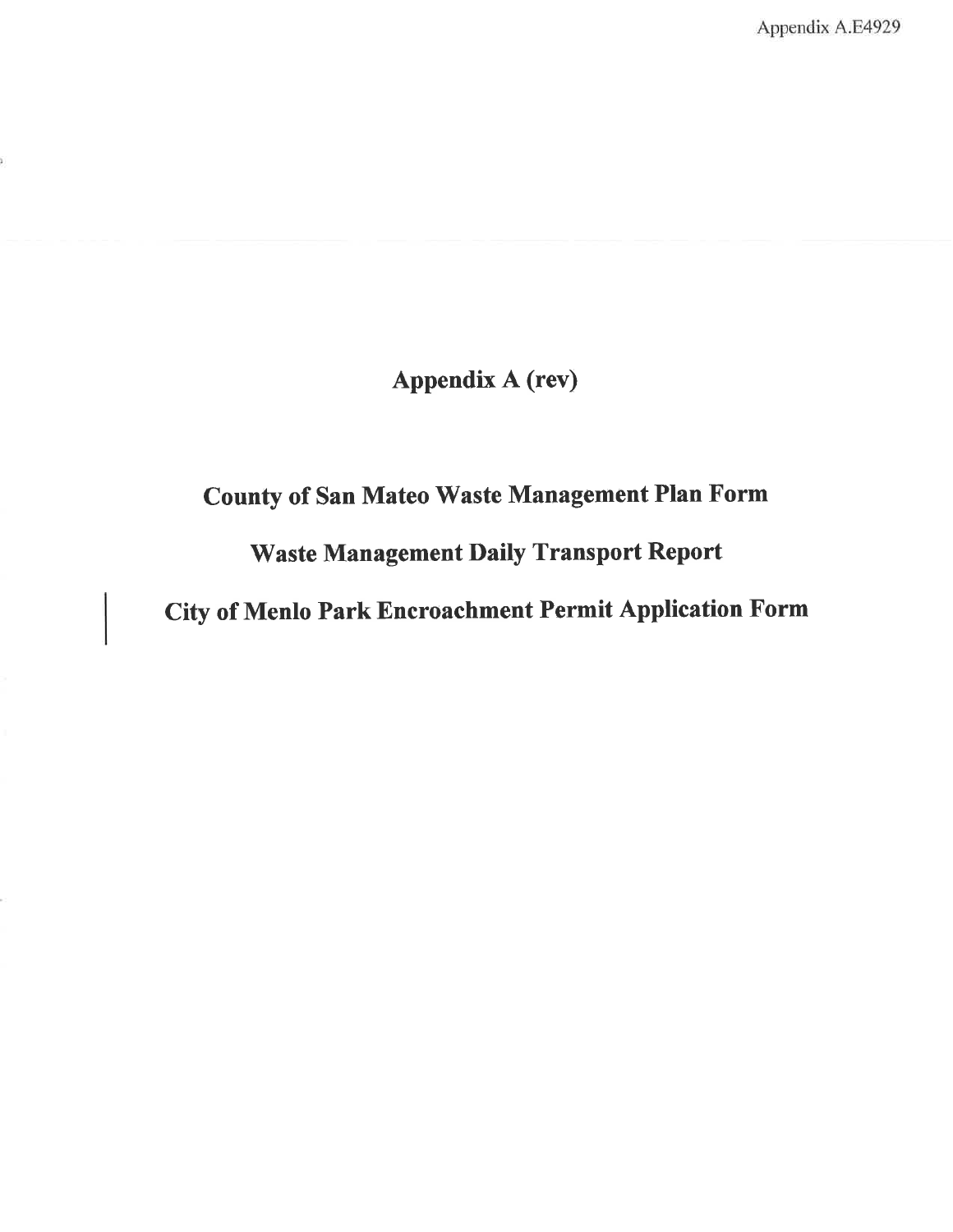| CITY OF                                                                                                                                                                                                                                  | <b>City of Menlo Park</b><br><b>Engineering Division</b><br><b>701 Laurel Street</b><br>Menlo Park, CA 94025<br>Telephone (650) 330-6740 |                              | <b>PERMIT NO.:</b><br>Keep this permit at the work site at all times                                                                     |                         |                     |    |                    |  |  |
|------------------------------------------------------------------------------------------------------------------------------------------------------------------------------------------------------------------------------------------|------------------------------------------------------------------------------------------------------------------------------------------|------------------------------|------------------------------------------------------------------------------------------------------------------------------------------|-------------------------|---------------------|----|--------------------|--|--|
| MENLO                                                                                                                                                                                                                                    |                                                                                                                                          |                              | Call 24 hours in advance of working in the public right<br>of way AND for each inspection request.<br>Uninspected work will be rejected. |                         |                     |    |                    |  |  |
| <b>ENCROACHMENT PERMIT APPLICATION</b>                                                                                                                                                                                                   |                                                                                                                                          |                              |                                                                                                                                          |                         |                     |    |                    |  |  |
| Major Encroachment<br>Minor Encroachment                                                                                                                                                                                                 | Temporary Encroachment<br><b>Other</b><br>Debris or Container Box<br><b>City-Mandated Repairs</b><br><b>ONE PERMIT PER ADDRESS</b>       |                              |                                                                                                                                          |                         |                     |    |                    |  |  |
| Location of Work                                                                                                                                                                                                                         | <b>Applicant Represents</b>                                                                                                              |                              |                                                                                                                                          |                         | Applicant e-mail:   |    |                    |  |  |
|                                                                                                                                                                                                                                          | $\Box$ Contractor                                                                                                                        |                              | $\Box$ Owner                                                                                                                             |                         | Applicant fax:      |    |                    |  |  |
|                                                                                                                                                                                                                                          |                                                                                                                                          |                              |                                                                                                                                          |                         |                     |    |                    |  |  |
| Name of Applicant (person)                                                                                                                                                                                                               | <b>Address</b>                                                                                                                           |                              | City                                                                                                                                     |                         | <b>State</b><br>Zip |    | Telephone          |  |  |
| Name of Contractor                                                                                                                                                                                                                       | <b>Address</b>                                                                                                                           |                              | City                                                                                                                                     | <b>State</b>            | Zip                 |    | Telephone          |  |  |
|                                                                                                                                                                                                                                          |                                                                                                                                          |                              |                                                                                                                                          |                         |                     |    |                    |  |  |
| California Construction License No.                                                                                                                                                                                                      | Menlo Park Business License No.                                                                                                          |                              |                                                                                                                                          | <b>Est. Start Date</b>  |                     |    | Est. Complete Date |  |  |
|                                                                                                                                                                                                                                          |                                                                                                                                          |                              |                                                                                                                                          |                         |                     |    |                    |  |  |
| <b>Estimated Construction Cost</b><br>(Estimate work in city R/W only. Do not include                                                                                                                                                    | Bond or Deposit *<br>Bond or Deposit provided by:                                                                                        |                              |                                                                                                                                          |                         |                     |    |                    |  |  |
| value of utility.)<br>$\mathsf{s}$                                                                                                                                                                                                       | Contractor <b>D</b> Owner<br>Other (provide name,<br>\$I<br>company, address)                                                            |                              |                                                                                                                                          |                         |                     |    |                    |  |  |
| Description of work to be done:                                                                                                                                                                                                          |                                                                                                                                          |                              |                                                                                                                                          |                         |                     |    |                    |  |  |
| Applicant submits the following:                                                                                                                                                                                                         |                                                                                                                                          |                              |                                                                                                                                          |                         |                     |    |                    |  |  |
|                                                                                                                                                                                                                                          |                                                                                                                                          |                              | 3 copies of sketch or plans<br>3 copies of traffic control plans                                                                         |                         |                     |    |                    |  |  |
|                                                                                                                                                                                                                                          |                                                                                                                                          | $\Box$ insurance certificate |                                                                                                                                          |                         |                     |    |                    |  |  |
|                                                                                                                                                                                                                                          |                                                                                                                                          |                              |                                                                                                                                          |                         |                     |    |                    |  |  |
|                                                                                                                                                                                                                                          |                                                                                                                                          |                              |                                                                                                                                          |                         |                     |    |                    |  |  |
| Call Underground Service Alert (USA) at 1-800-227-2600 before you dig                                                                                                                                                                    |                                                                                                                                          |                              |                                                                                                                                          |                         |                     |    |                    |  |  |
| <b>GENERAL CONDITIONS OF PERMIT ATTACHED.</b><br>Signature below acknowledges that special working hours may apply – check the approved traffic control plan.                                                                            |                                                                                                                                          |                              |                                                                                                                                          |                         |                     |    |                    |  |  |
| I hereby acknowledge that I have read this permit and the attached conditions, that the information given by me is                                                                                                                       |                                                                                                                                          |                              |                                                                                                                                          |                         |                     |    |                    |  |  |
| correct, that I am the owner or the duly authorized agent of the owner, and that I agree to comply with the conditions                                                                                                                   |                                                                                                                                          |                              |                                                                                                                                          |                         |                     |    |                    |  |  |
| and all applicable provisions of state laws, city ordinances, and the rules of any governmental agency involved.                                                                                                                         |                                                                                                                                          |                              |                                                                                                                                          |                         |                     |    |                    |  |  |
|                                                                                                                                                                                                                                          |                                                                                                                                          |                              |                                                                                                                                          |                         |                     |    |                    |  |  |
| <b>Signature of Applicant</b><br>(Owner or authorized agent)                                                                                                                                                                             |                                                                                                                                          | Title<br>Date                |                                                                                                                                          |                         |                     |    |                    |  |  |
| DO NOT WRITE BELOW THIS LINE -- CITY STAFF USE ONLY                                                                                                                                                                                      |                                                                                                                                          |                              |                                                                                                                                          |                         |                     |    |                    |  |  |
| Approved by Engineering Division                                                                                                                                                                                                         | Date                                                                                                                                     | Permit expires               |                                                                                                                                          | Fees (retained by City) |                     | \$ |                    |  |  |
|                                                                                                                                                                                                                                          |                                                                                                                                          |                              | <b>Total Due to City</b>                                                                                                                 | $\Box$ Paid             |                     |    | \$                 |  |  |
| * Bond or deposit requests must originate from the bond/deposit provider. A copy of the original receipt must accompany<br>the refund request. All deposits or bonds are subject to forfeiture to comply with City Codes and Ordinances. |                                                                                                                                          |                              |                                                                                                                                          |                         |                     |    |                    |  |  |

L,